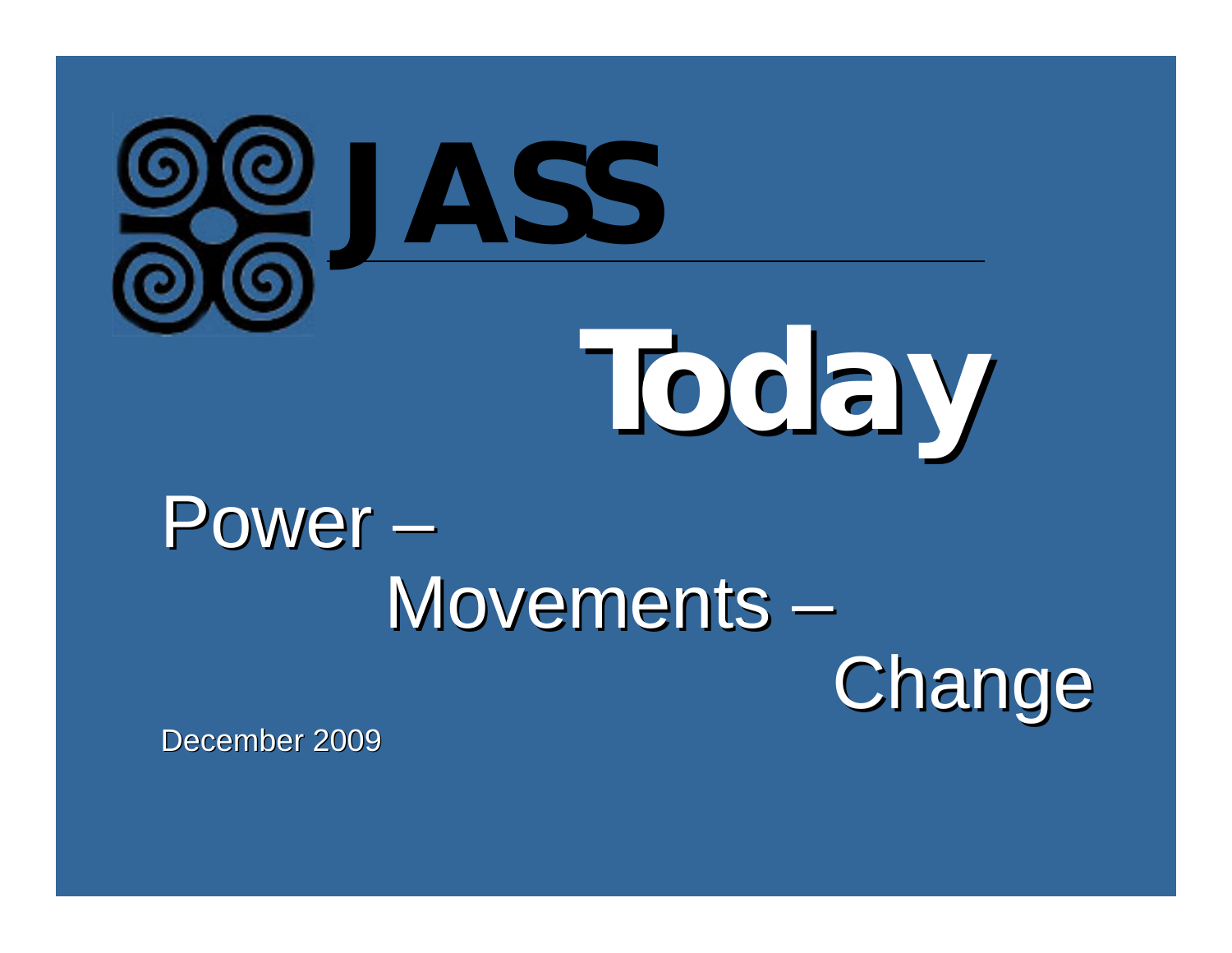### JASS then … who were we?

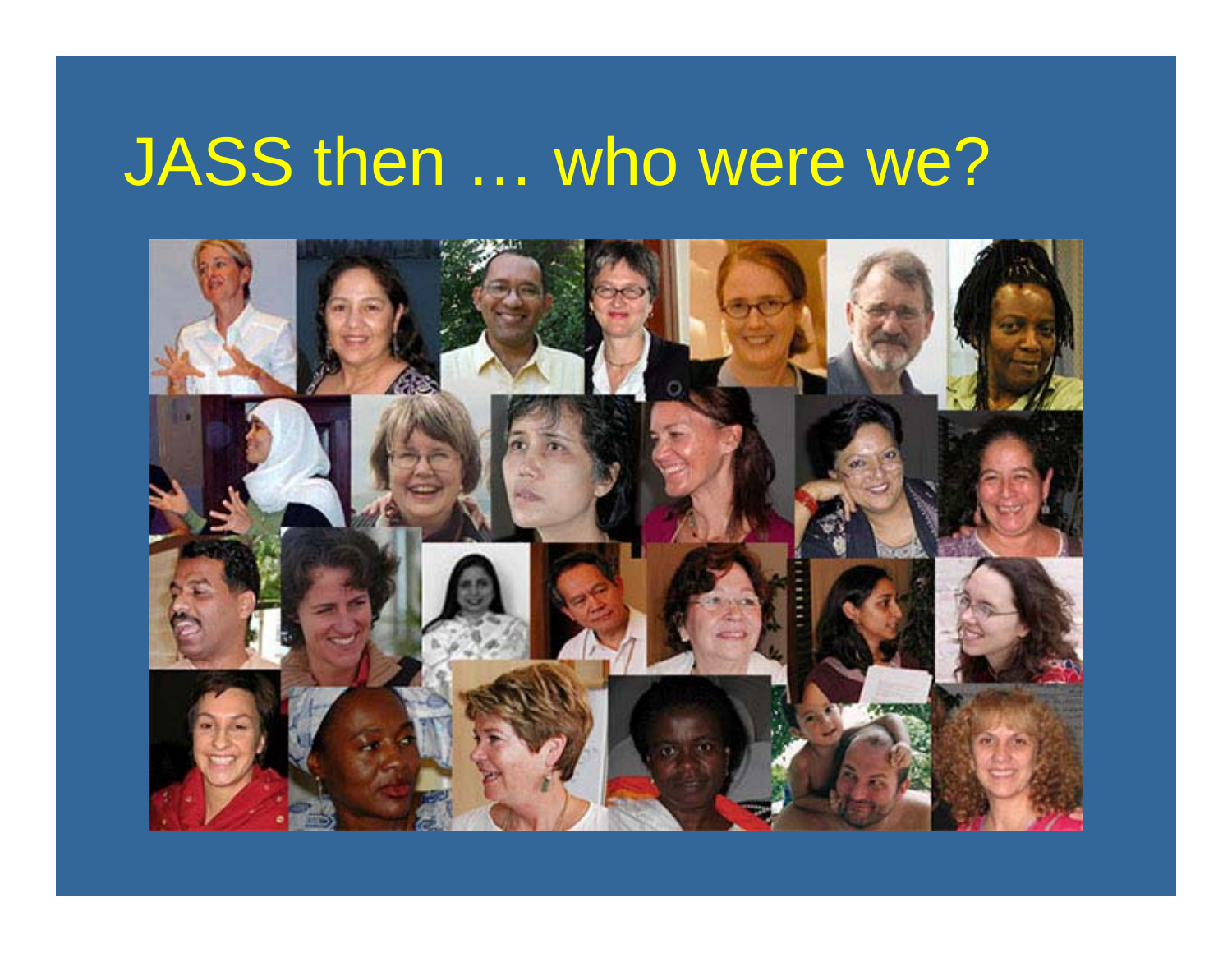### JASS then …

**Uganda Debt Network** Kenya Land Alliance **MWENGO** Solidarity Center, Serbia-**Montenegro** ActionAid Catholic Relief Services Women's Environment and Development Organization Women's Rights Coalition, **Mozambique Oxfam Institute for Development Studies Eurodad** CEDPA Kenya Policy Project Gender budget work (various)

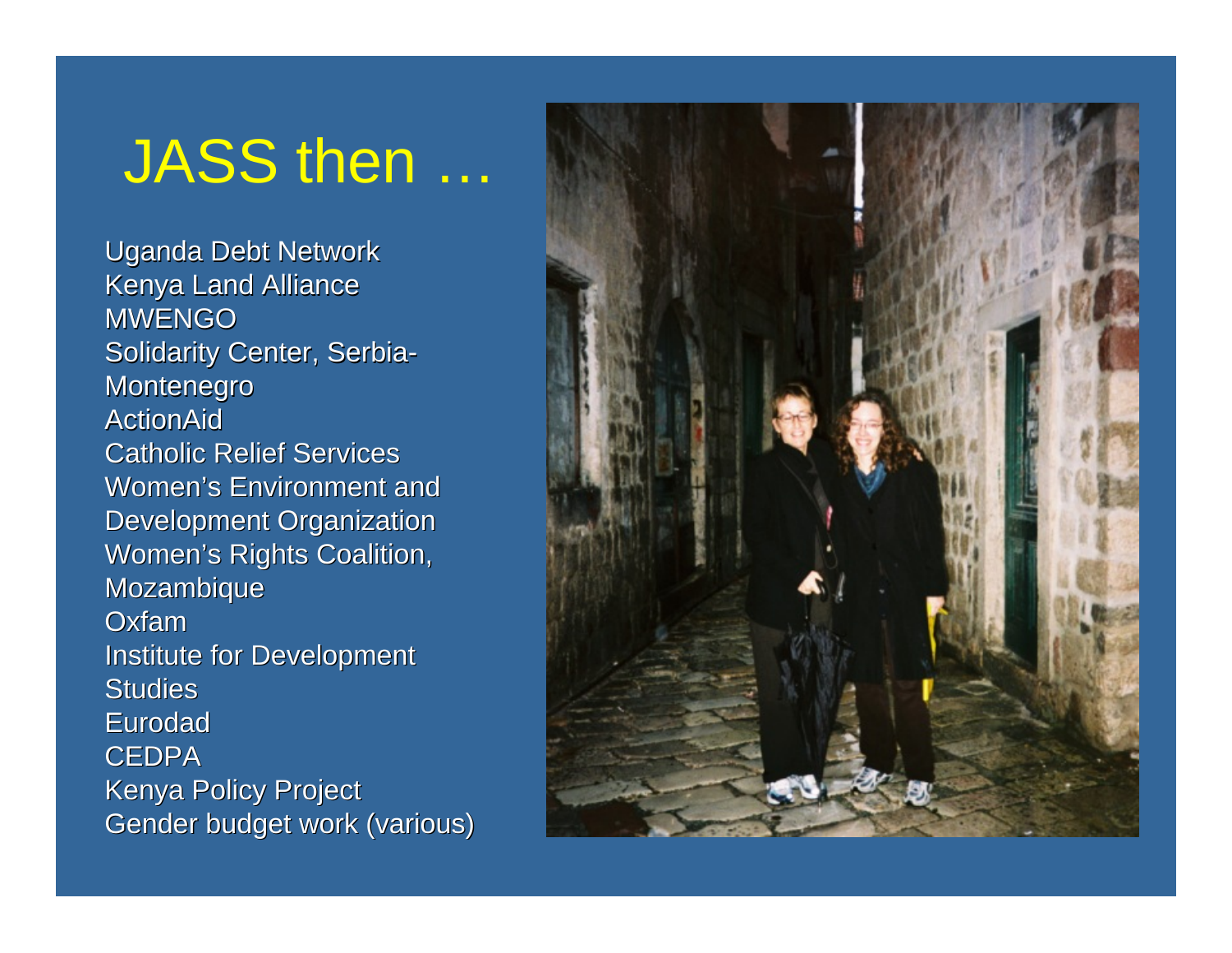### Who and where are we now?

#### Mesoamerica

#### Southeast Asia

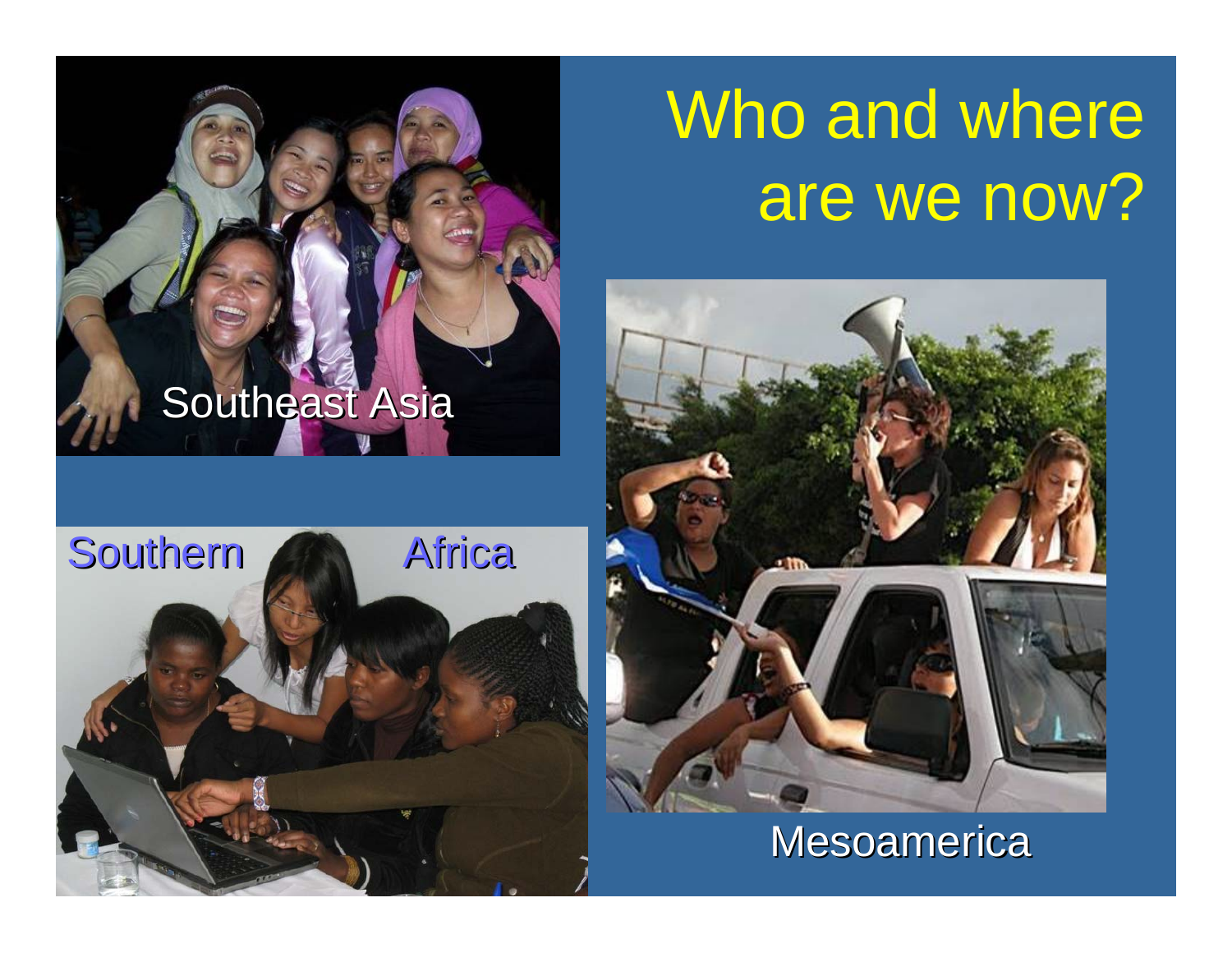### What are we doing?

JASS Mission (2007 onwards) strengthening women's voice, visibility, and collective organizing power to create a just and sustainable world for all

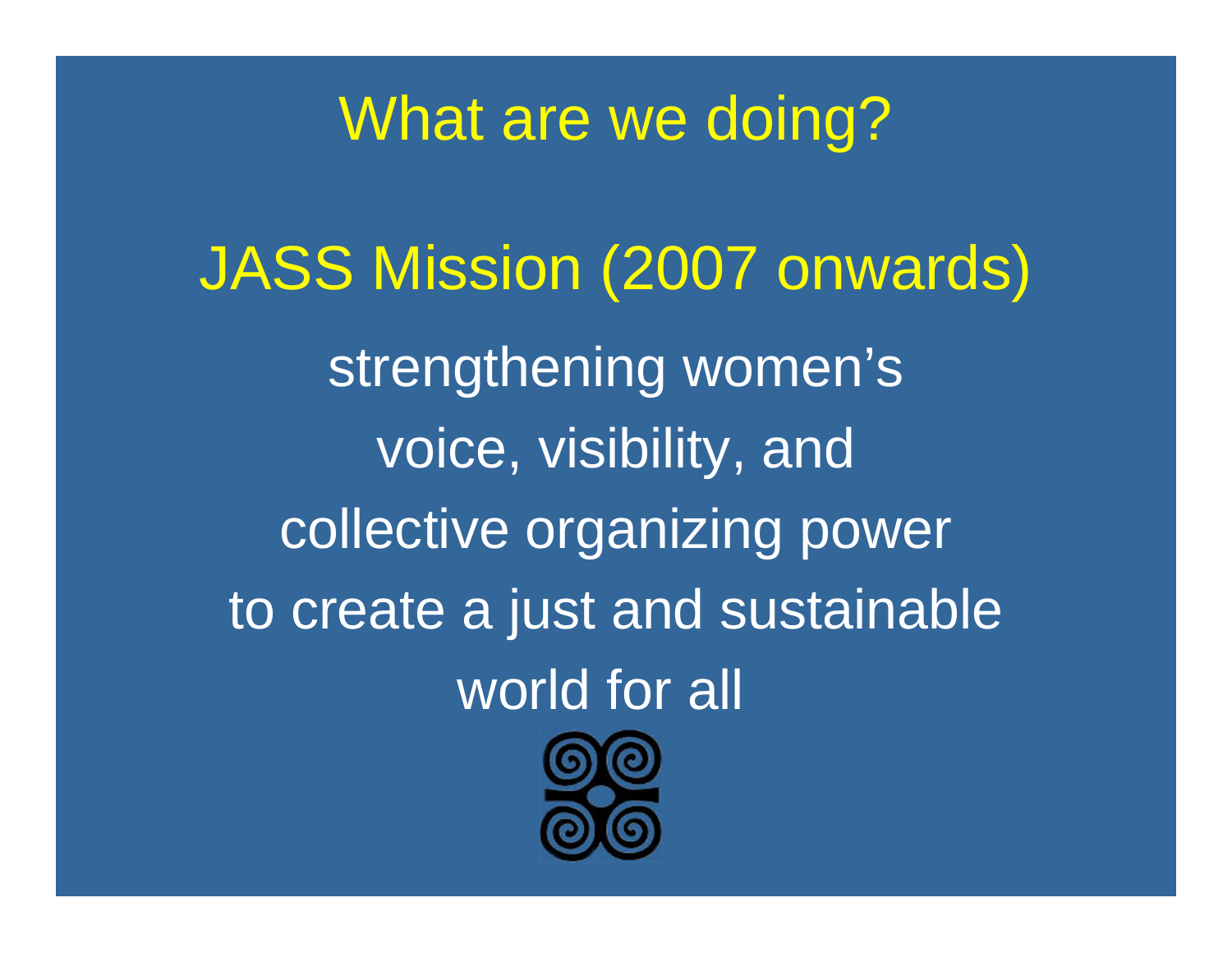### **Objectives**

- Strengthening activist leadership with women from all backgrounds and walks of life
- Expanding grassroots organizing linked to mobilization and advocacy
- Forging new alliances + agendas between women from distinct locations, sectors, movements, ages, ethnicities, backgrounds
- Making women leaders + feminist messages more visible + appealing to the broader public (challenging prejudice, taboos + stigma)
- Increasing women's access to/use of resources, rights + freedoms

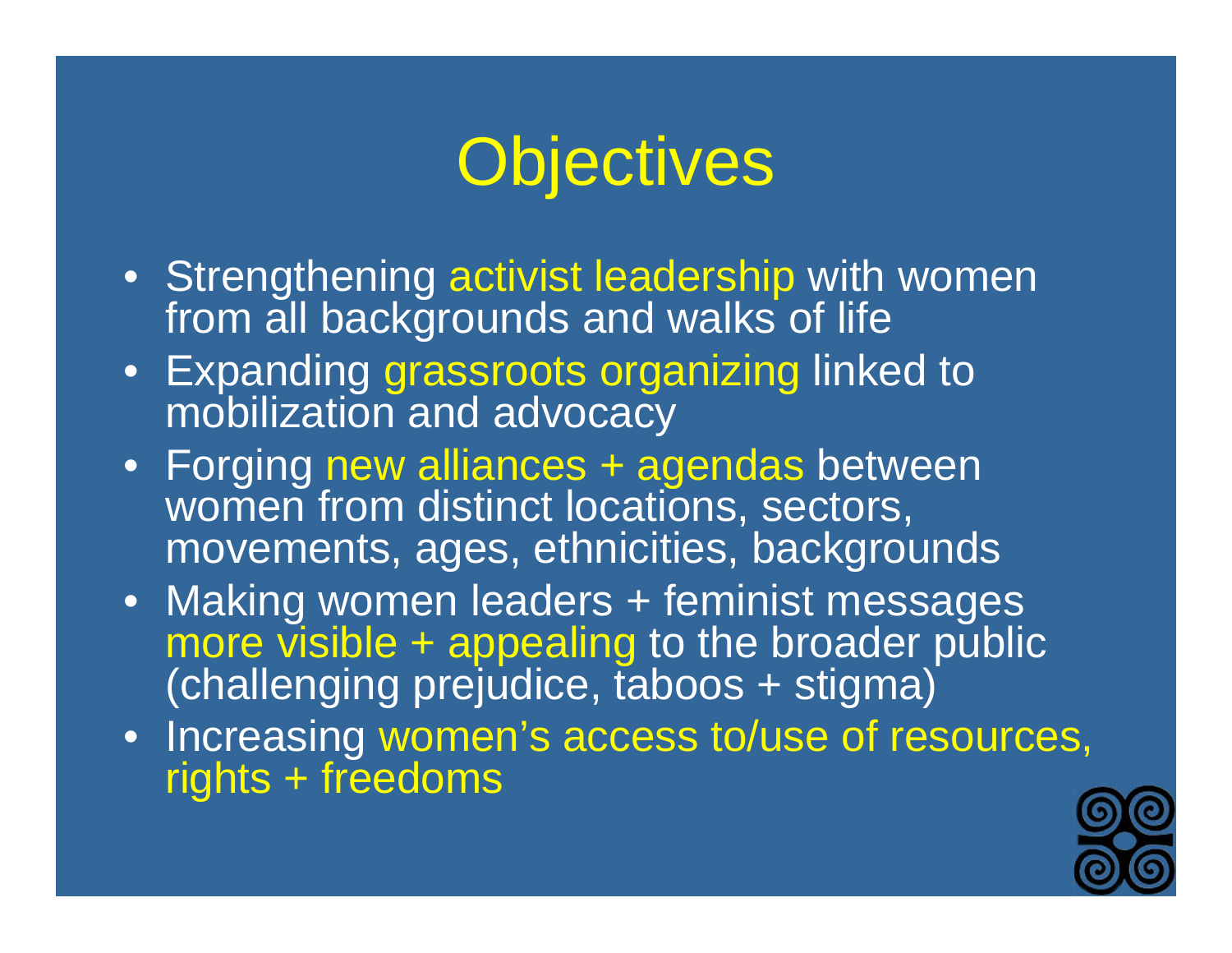### What are we doing? Feminist Movement-Building

**Sn Africa** HIV+ activists in PPOs

**SE Asia** Young, grassroots grassroots organizers

*plus* building feminist+women's movements African Feminist Forum multi -generational feminist dialogue generational feminist dialogue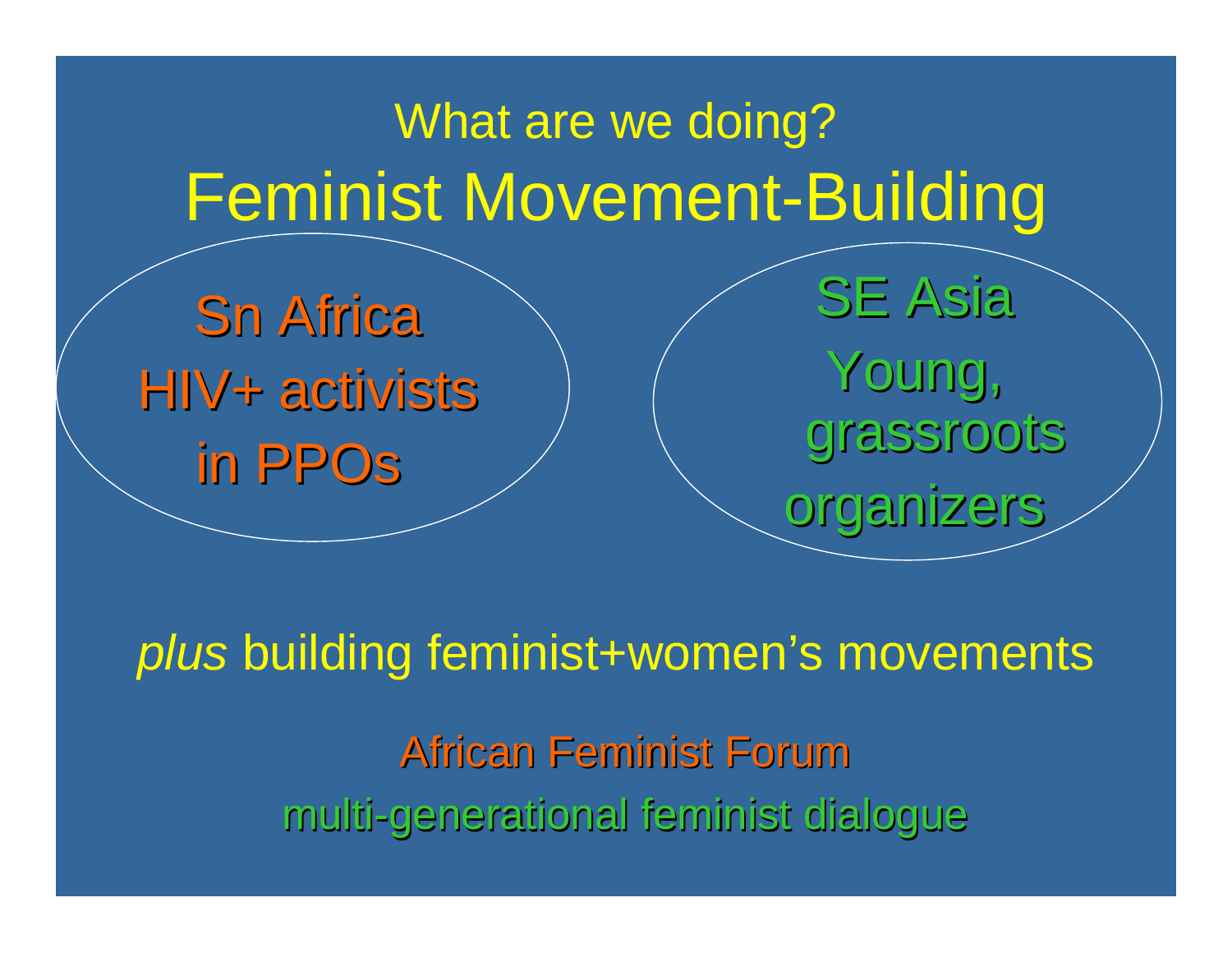### What are we doing? Strengthening + Energizing Feminist Movements



#### *plus* feminist movement-building

Indigenous women, human rights defenders

#### Connecting, documenting, communicating, supporting + solidarity

#### **Crossregional**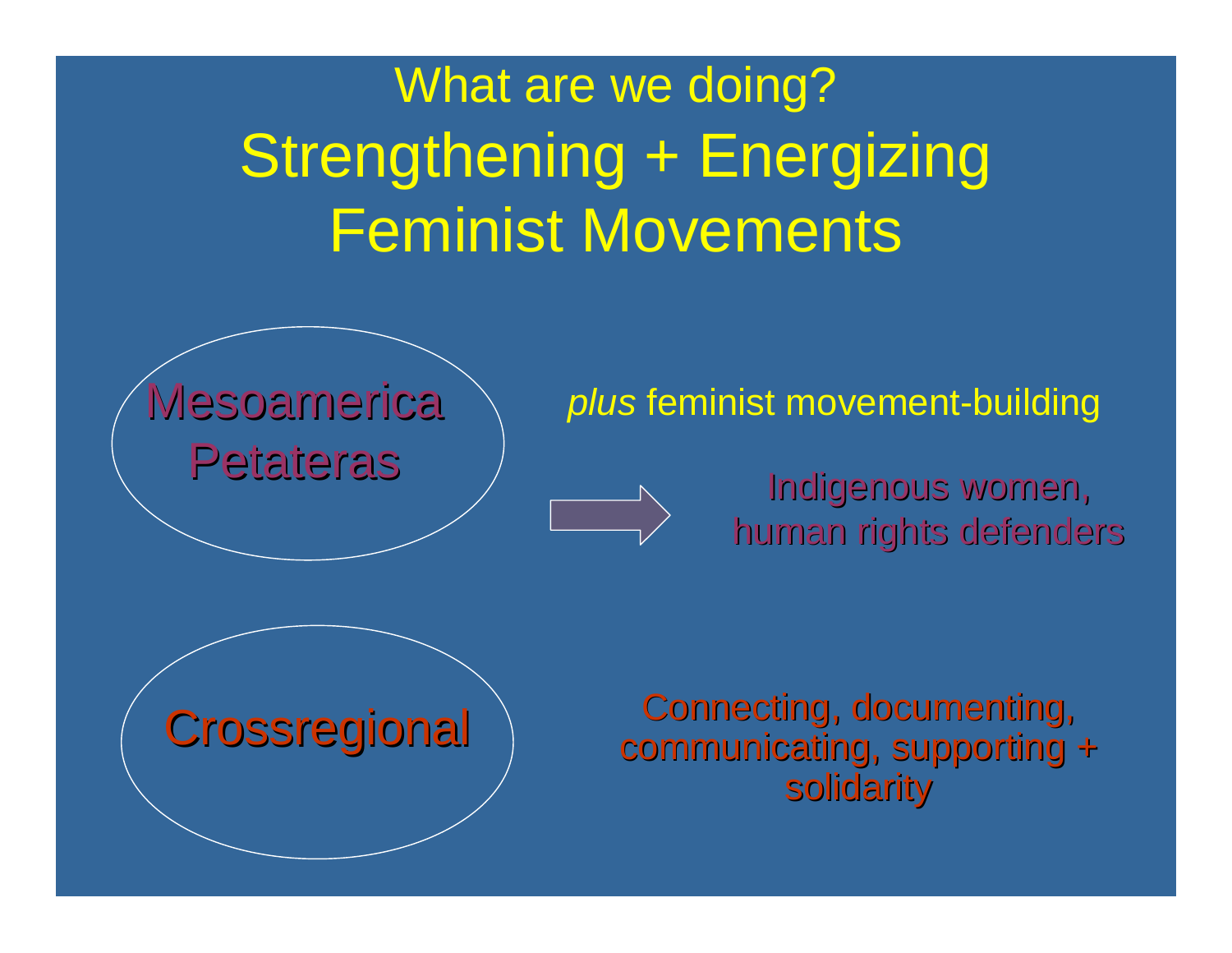## How are we doing it? JASS approaches

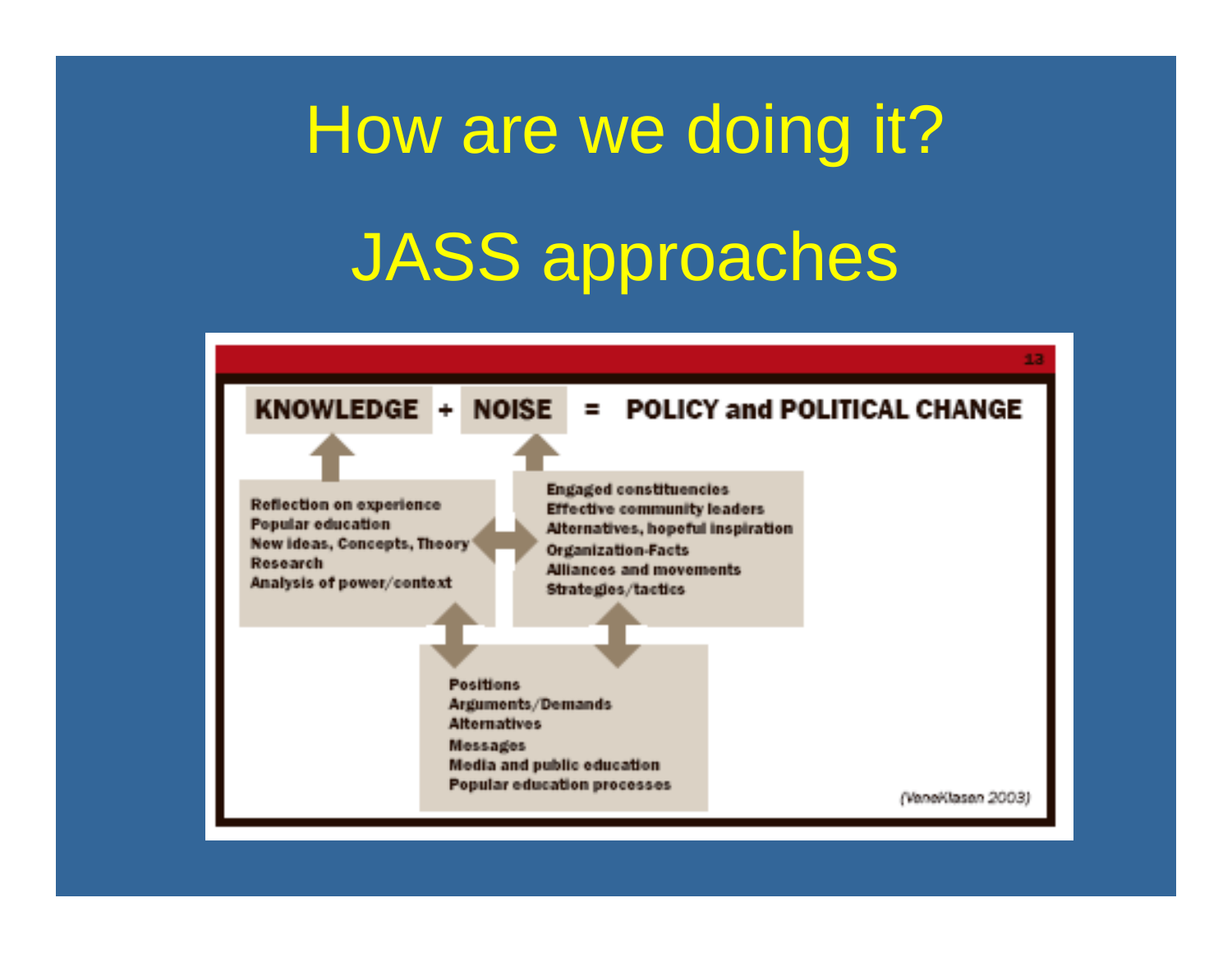### JASS approach(es)



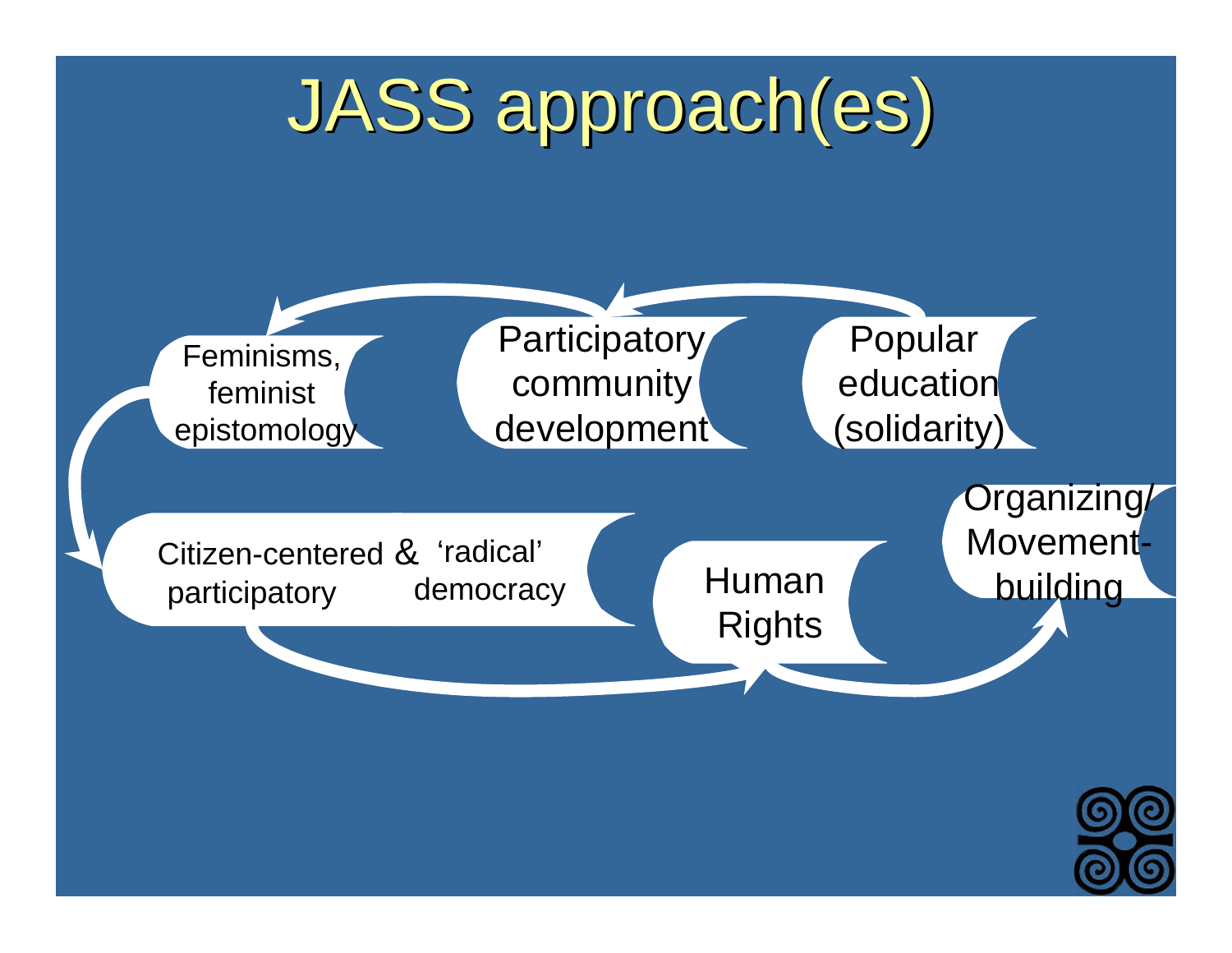### JASS Core Strategies

#### **Leadership Communications**

Website/Blog/Facebook/Videos Radio Program/Publications

#### **Strategic Action**

A II:<br>A II:<br>A II: AlliancesOrganizing Integrated Agendas

**Movement Building From a Feminist Perspective**

#### **Activist Leadership**

Political Education & Analysis; Negotiation **Reflection** 

#### **Kanding**<br>Besuites **Knowledge** Documenting

**Disseminating**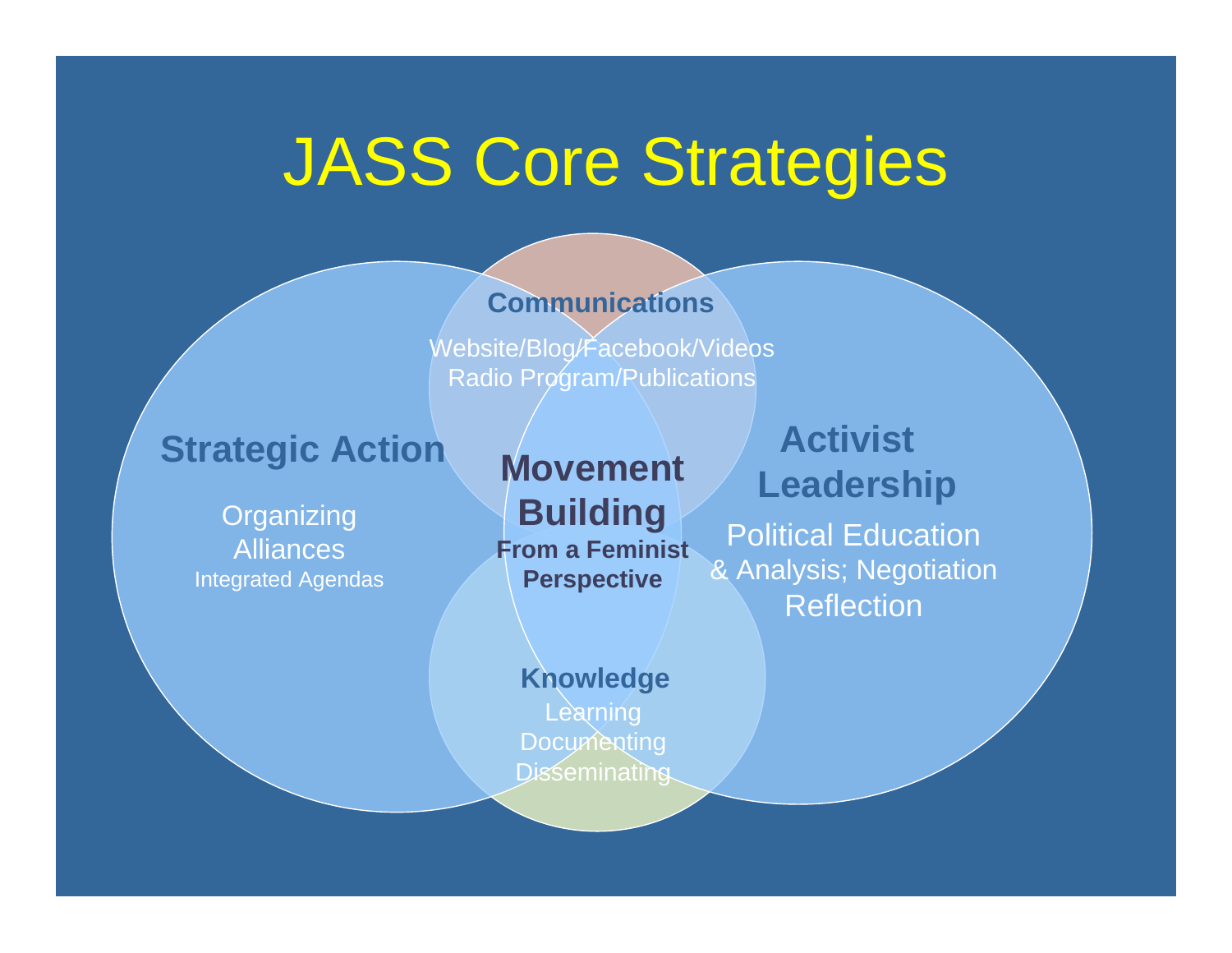### CONTEXT – big picture

Challenges:

- extreme economic instability;
- shrinking access to justice and basic services from governments pared down by deregulation and privatization  $(+$  debt);
- increasing control by religious conservatism, corporate interests, and drug cartels;
- growing levels of unchecked violence by gangs, random strangers, and intimate partners
- women's rights and justice agendas invisible and marginalized.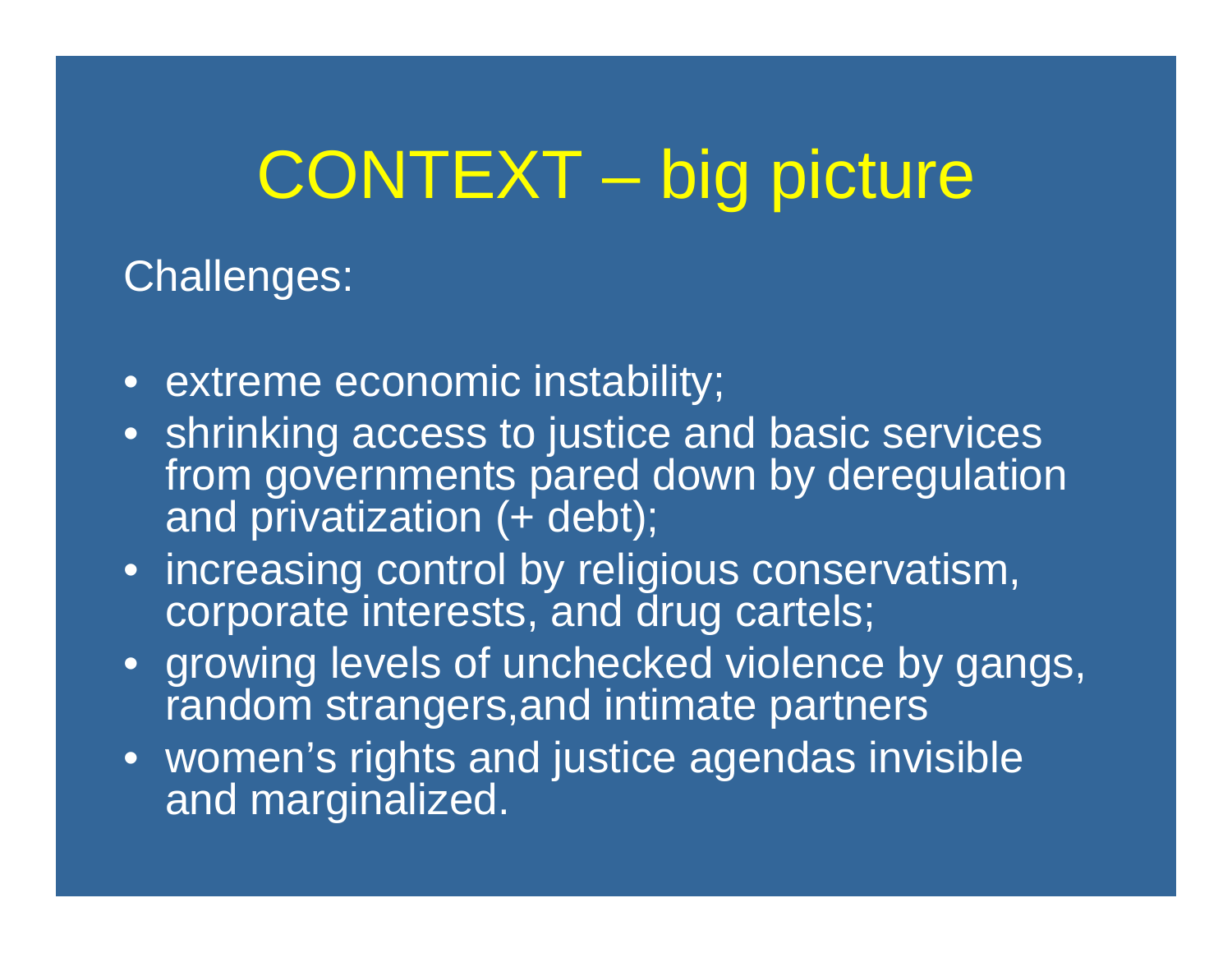### Context: Faces of Power **INVISIBLE POWER** *stigma* prejudice **Consumerism** neoliberalism FEAR INTERNALIZED INFERIORITY

Big Pharma<br>**hidden power** conservative religious institutions Unregulated corporate power Drug cartels

**visible power** Autocratic governments corruption LOCAL GOVTS, POLITICAL VOICE HUMAN RIGHTS DEFENDERS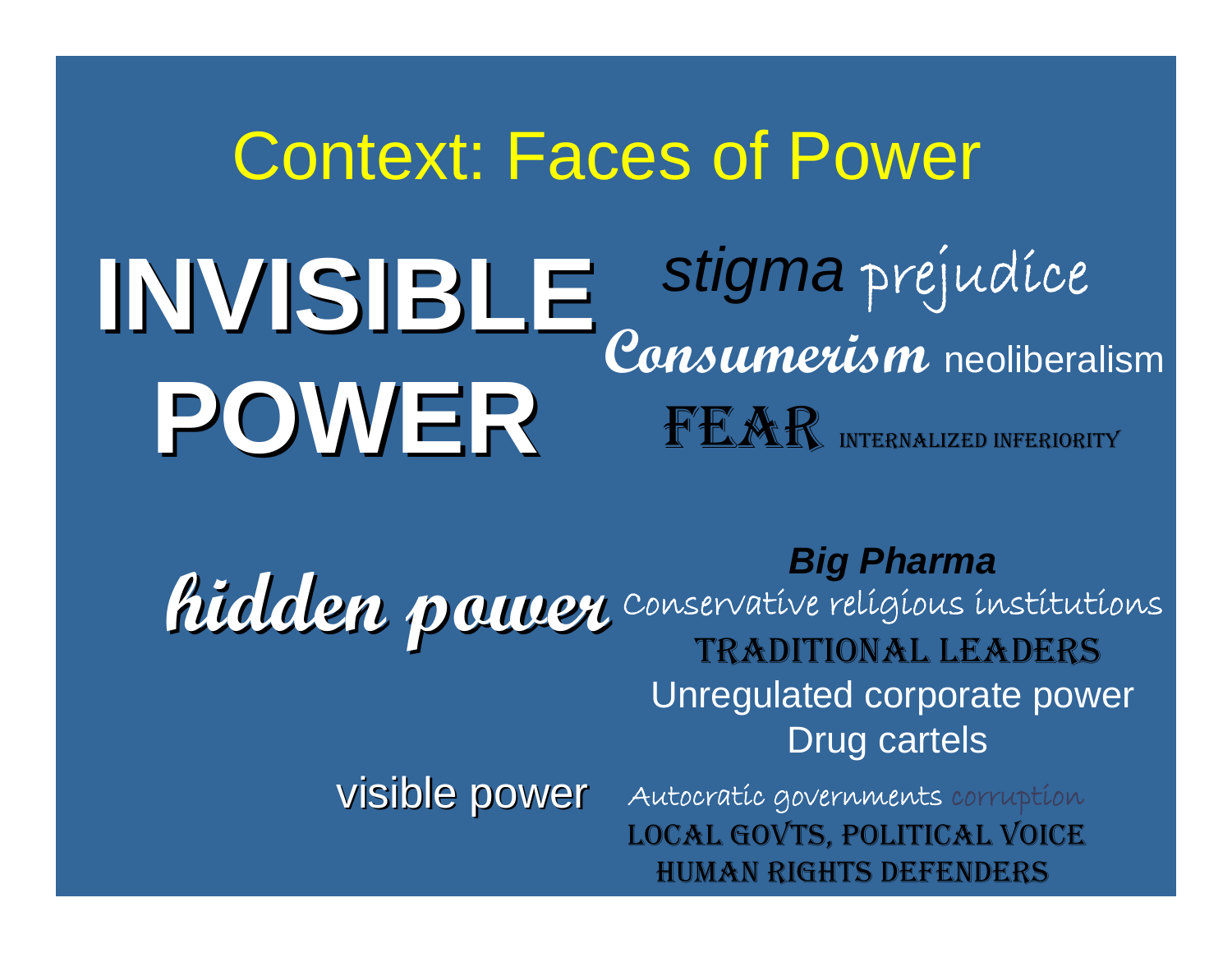### What are we changing?

#### **1. Issues**

- Corruption, impunity Violence
- Poverty fighting for women's access all kinds



Repression – political violence + censorship "Bad women" – taking the lid off sex + sexuality Fundamentalisms – resisting anti-abortion, stoning laws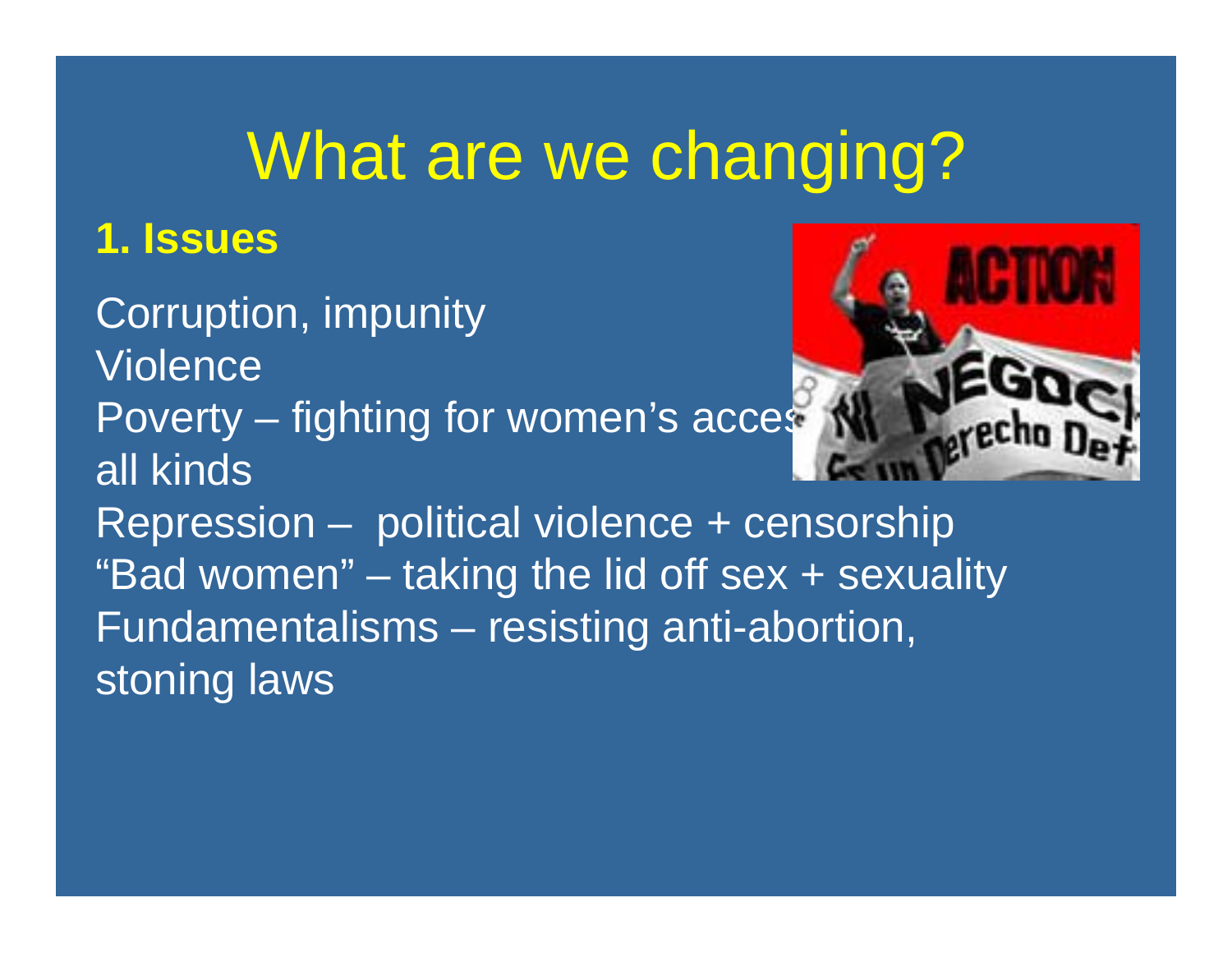### What are we changing?

#### **2. Processes and culture**

- making women + our agendas visible
- reclaiming and re-energizing feminisms



strengthening multiple kinds of (NON-DIVA) activist leadership

dealing with our big differences – age, class, race, sexuality….

•challenging prejudice + macho attitudes transforming ourselves and our organizations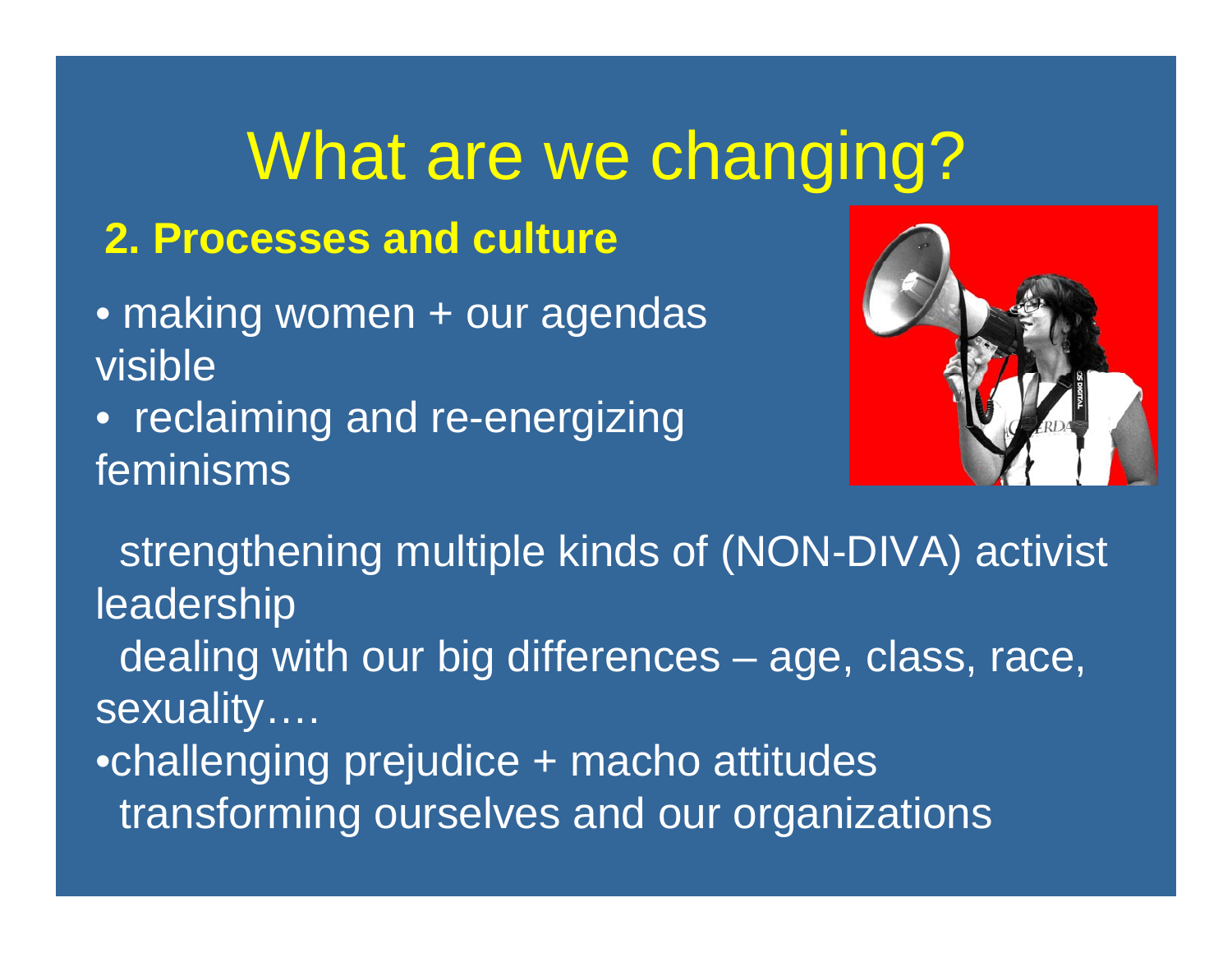### Activist Leadership

#### Malawi HIV+ women leaders



*"Many of the women boasted that their leadership skills have been transforming their lives and those of fellow women and girls by challenging systemic inequalities*" Hope Chigudu, blog from second gathering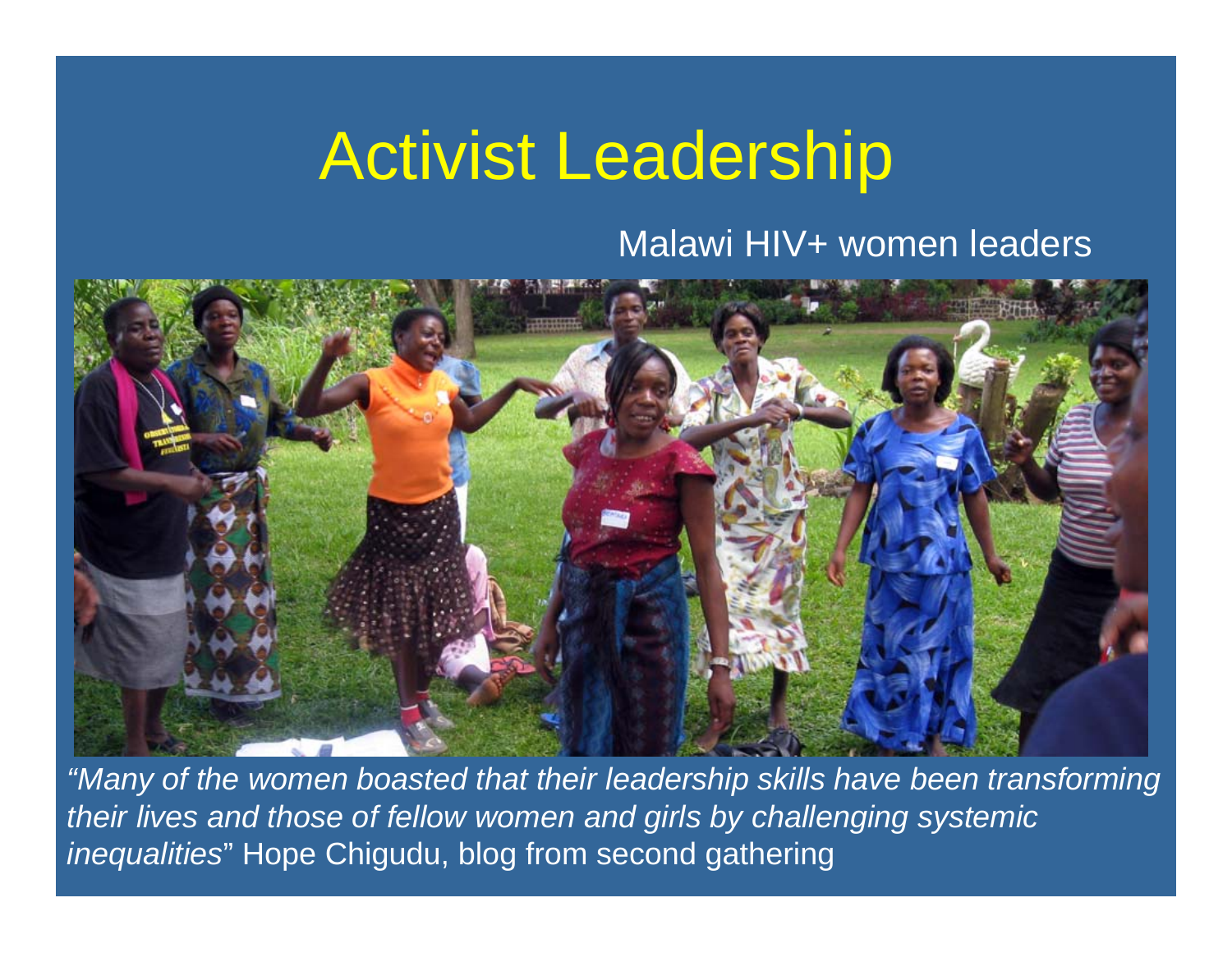### Political Organizing

#### Nias Island – vote for women



With partner PESADA in N. Sumatra, Indonesia: Encouraging marginalized women to stand for local government, to vote, and to support other women.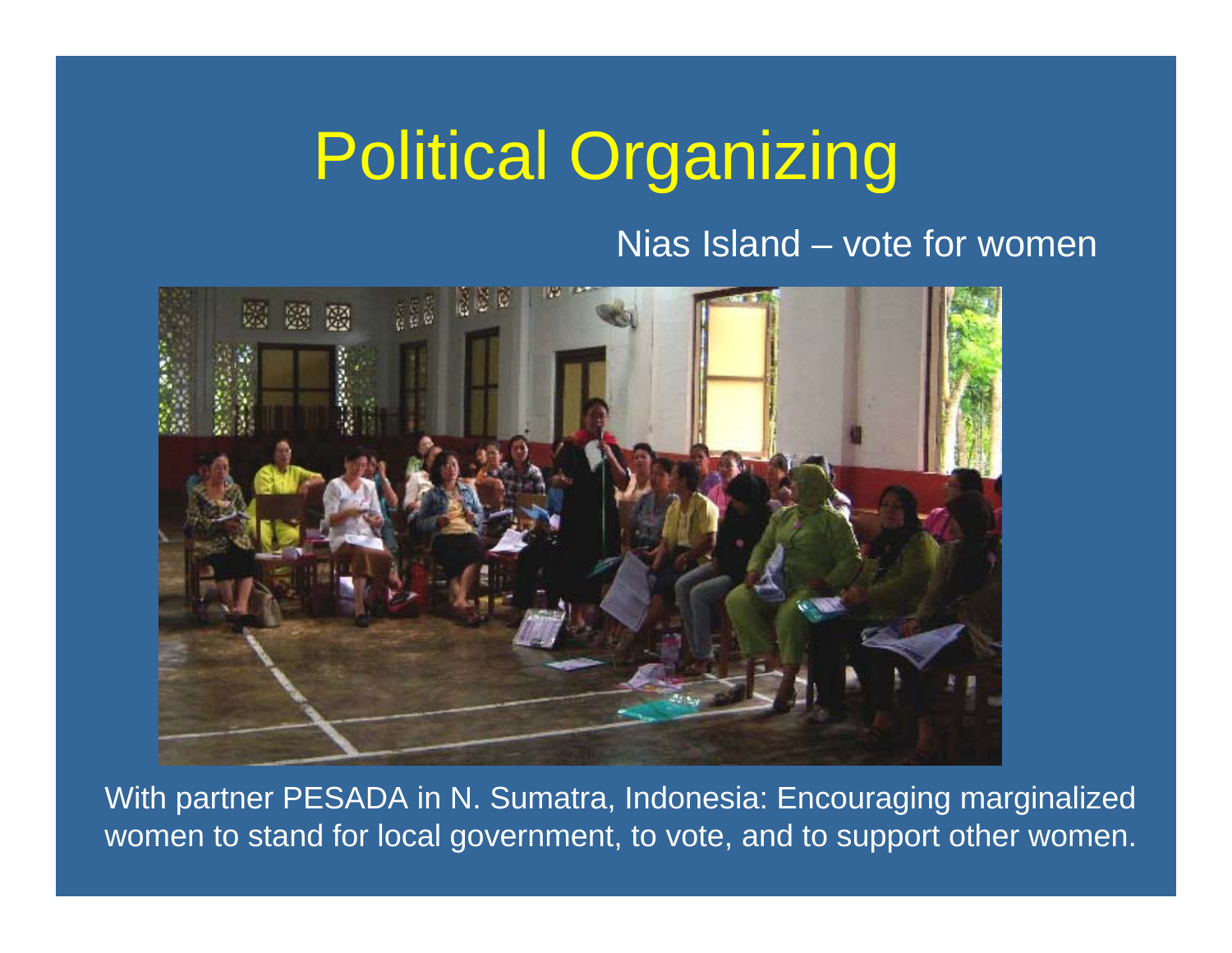### Mobilization, Resistance and **Solidarity**







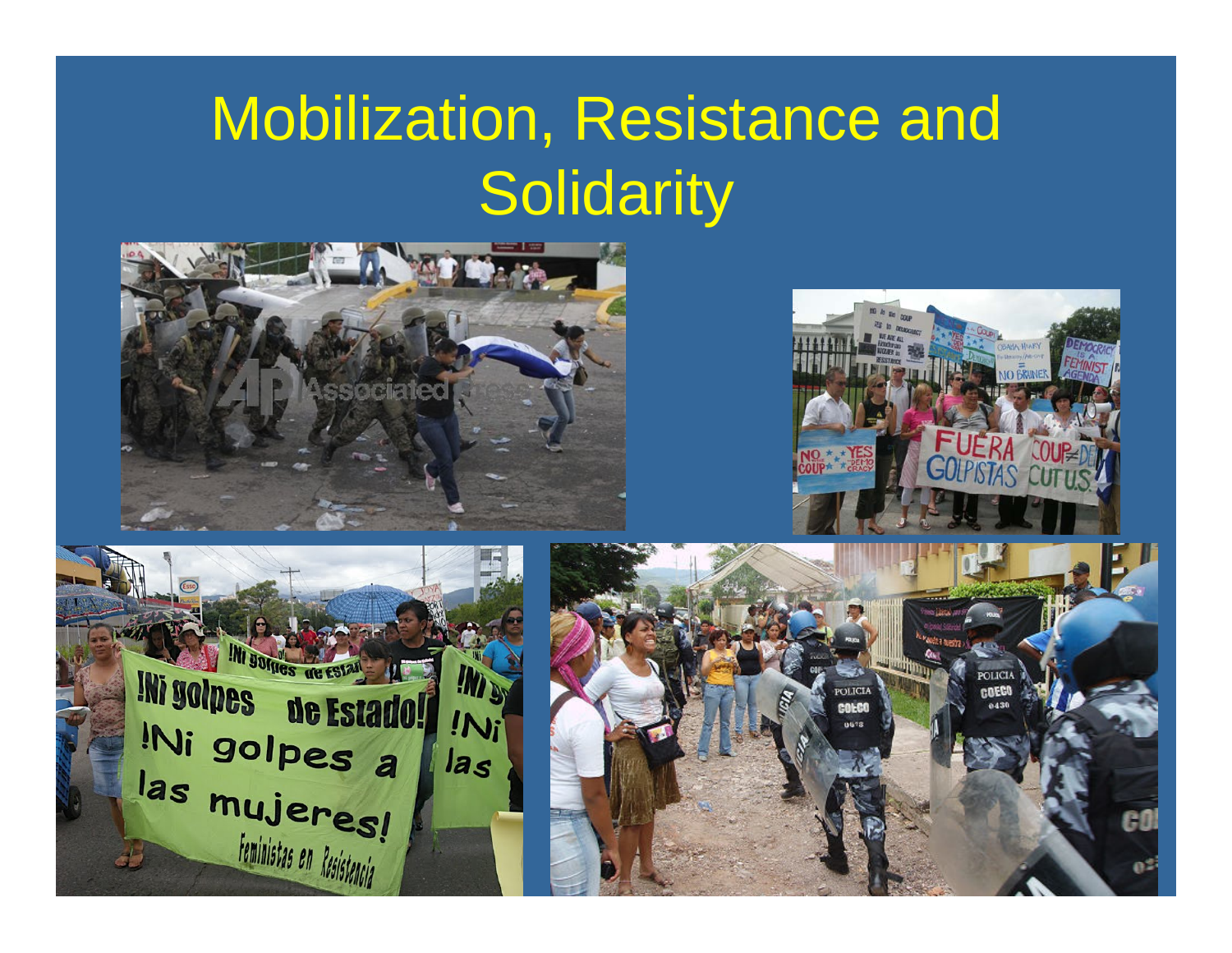### Is there such a thing as TOO MUCH MOMENTUM?



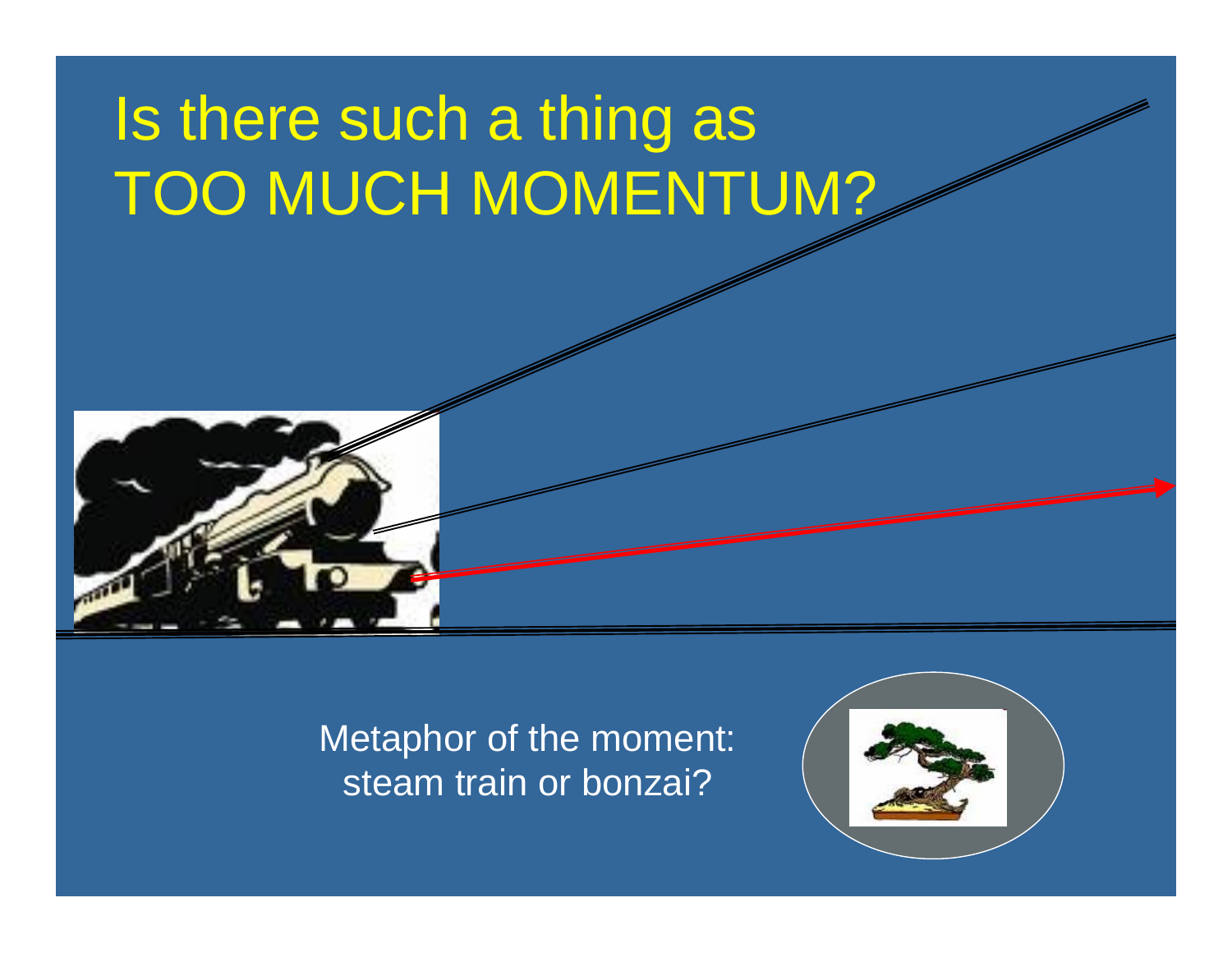### Another World …

Another world is not only possible, she is on her way. On a quiet day, I can hear her breathing.

*Arundhati Roy*

Another world is not possible without feminisms …

*Alda Facio*